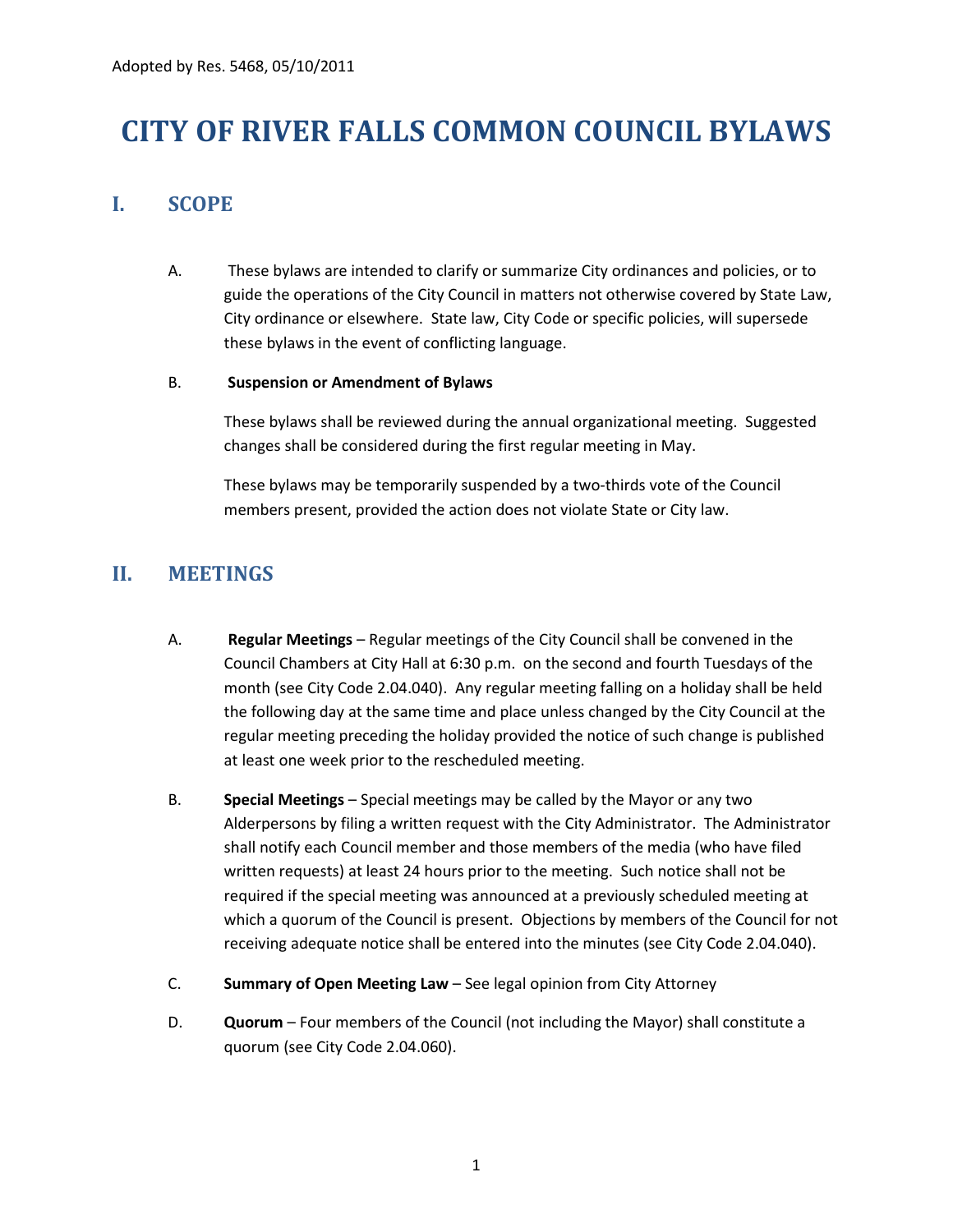- E. **Closed Session** Except as provided below, all meetings of the City Council shall be open to the public. The City Attorney should be consulted if there is any questionable discussion between members of the Council. The Council may adjourn into Closed Session upon majority vote of the members present after proper notice is given. Exceptions to open meeting shall be pursuant to Wisconsin Statutes. Examples are:
	- 1. Deliberations after a judicial or quasi-judicial hearing
	- 2. Consideration of discipline, demotion, or licensing of an employee or individual
	- 3. Employee performance evaluations/compensation
	- 4. Consideration of strategy for crime prevention
	- 5. Negotiations for the acquisition of disposition of public properties, or the conduct of specific public business whenever competitive or bargaining reasons require a close session
	- 6. Preliminary consideration of individual personnel issues per State Statutes
	- 7. Consultation with legal counsel regarding potential/pending litigation
	- 8. Consideration of a request for confidential written advice from a local government ethics board

### **III. RULES OF ORDER**

- A. **Presiding Officer** (See City Code 2.04.050) The Mayor, in his/her absence or vacation of his/her seat, the President, shall be the Presiding Officer. In the absence of both, the Administrator shall call the meeting to order and preside until the Council elects a Presiding Officer from its ranks. The Presiding Officer shall preserve order; decide on all questions of Order. The following rules shall apply to Council deliberations not specifically or clearly addressed in *Robert's Rule of Order*:
	- 1. **Special Voting Requirements and Rules Relating to Motions**. The Mayor may only vote in the event of a tie. The Mayor may veto any action of the Council as follows:
		- a. The Mayor shall file his/her objections with the City Clerk within five (5) calendar days of the act.
		- b. The Clerk shall present the Mayor's objection to the Council at the next regular Council meeting.
		- c. A 2/3 vote of all the Council is required to override the veto.
	- 2. **Votes.** All votes shall be voice vote unless a specific request is made by the Mayor or Alderperson (e.g. written ballot, roll call, or by hand). The presiding officer shall honor any such request. It shall not be in order for members to explain their vote during roll call.
	- 3. **Public Participation** Persons wishing to address the Council during a public hearing shall first be recognized by the Presiding Officer, and address the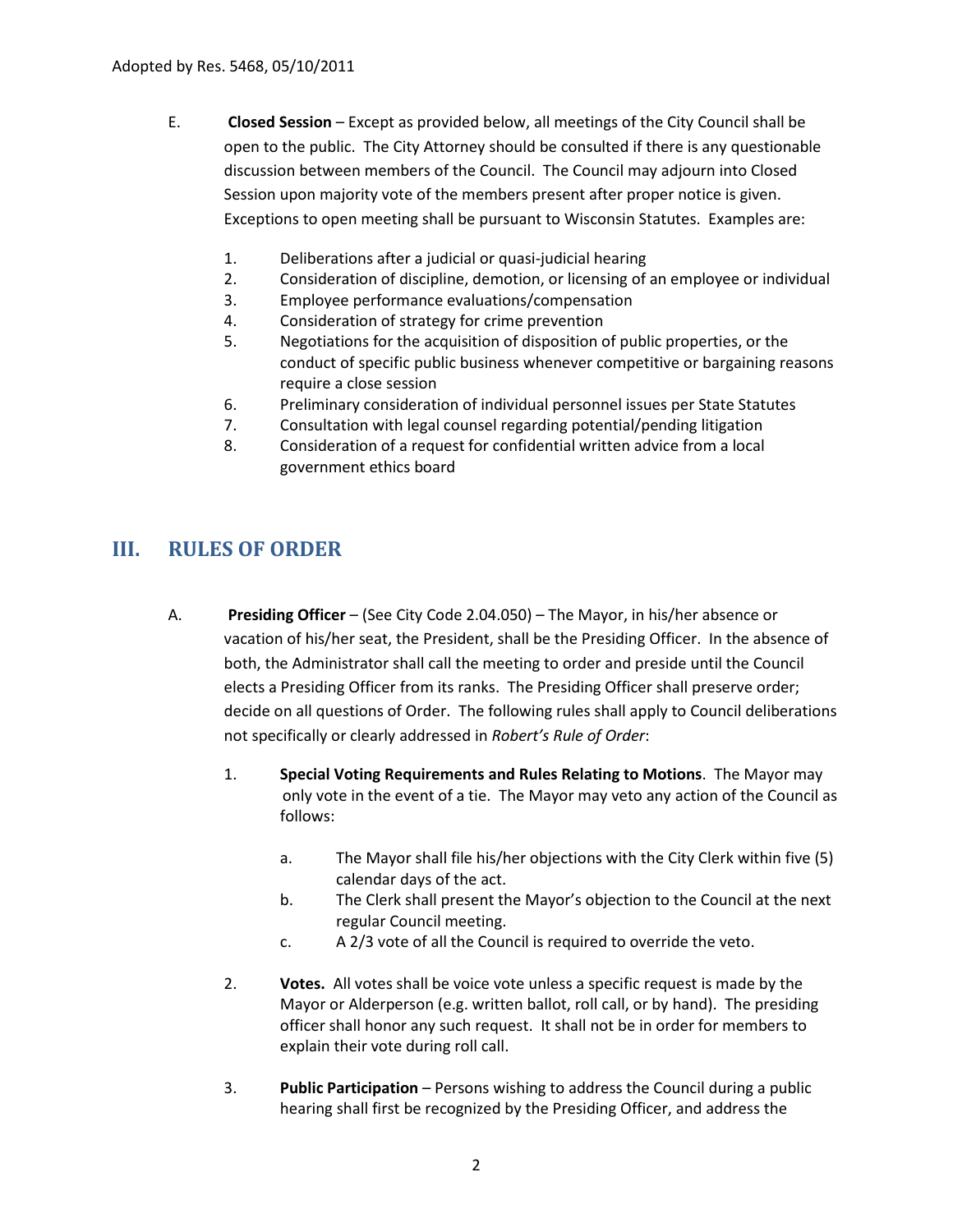Council from the designated area. The person shall first state his/her name and address, and restrict questions and comments to the subject at hand. No outbursts or unrecognized comments will be allowed. During times at any meeting, the Presiding Officer may allow the public to participate as long as there is reason to believe the input is beneficial.

4. **Council Conduct** – Council members shall not speak unless recognized by the Presiding Officer. Each member, while speaking, shall confine himself/herself to the matter at hand, and avoid all personal, indecorous or sarcastic language.

When asked to yield the floor for a procedural ruling of the Presiding Officer, members shall immediately yield the floor. During the course of Council proceedings, members shall remain in their seats unless alternate arrangements are approved by the Presiding Officer.

Council discussions shall general adhere to the following guidelines:

- a. Report from staff
- b. Motion to approve or deny the request
- c. General discussion on the motion
- d. Amendments to the motion (if applicable)
- e. Action on the motion(s). Any member may request the original or amended motion be restated in full before voting.
- f. If an item is removed from the Consent Agenda, the member(s) removing the item may discuss the matter before a motion is made.
- 5. **Ordinances and Resolutions.** Every ordinance shall be presented in writing and shall receive two public readings prior to passage. Reading of the title shall be sufficient unless a full reading is requested by any member of the Council present. Following the first reading, a public hearing shall be scheduled and conducted by the council at which time all interested persons will be given the opportunity to be heard. The notice of such hearing shall be published in accordance with State Statutes. The Council may adopt the ordinance with minor changes, except that before adopting a substantive change, the council must publish the summary of the amendment and the time and place when it will be considered. The City Attorney shall determine if a change is minor or substantive.

Every resolution of the Council shall be presented in writing. No objections being raised by any members shall be deemed as dispensing by unanimous consent. Any member may request the resolution be read in full before voting or if the resolution has been amended.

6. **Abstention/Vacation of Seat** – Whenever the Mayor or any Alderperson desires to speak on any question, or the Council is deliberating a matter which affects her/him personally, s/he shall first vacate her/his chair and shall not resume her/his seat until the matter under consideration has been acted upon. The Mayor or any Alderperson has the right and obligation to question another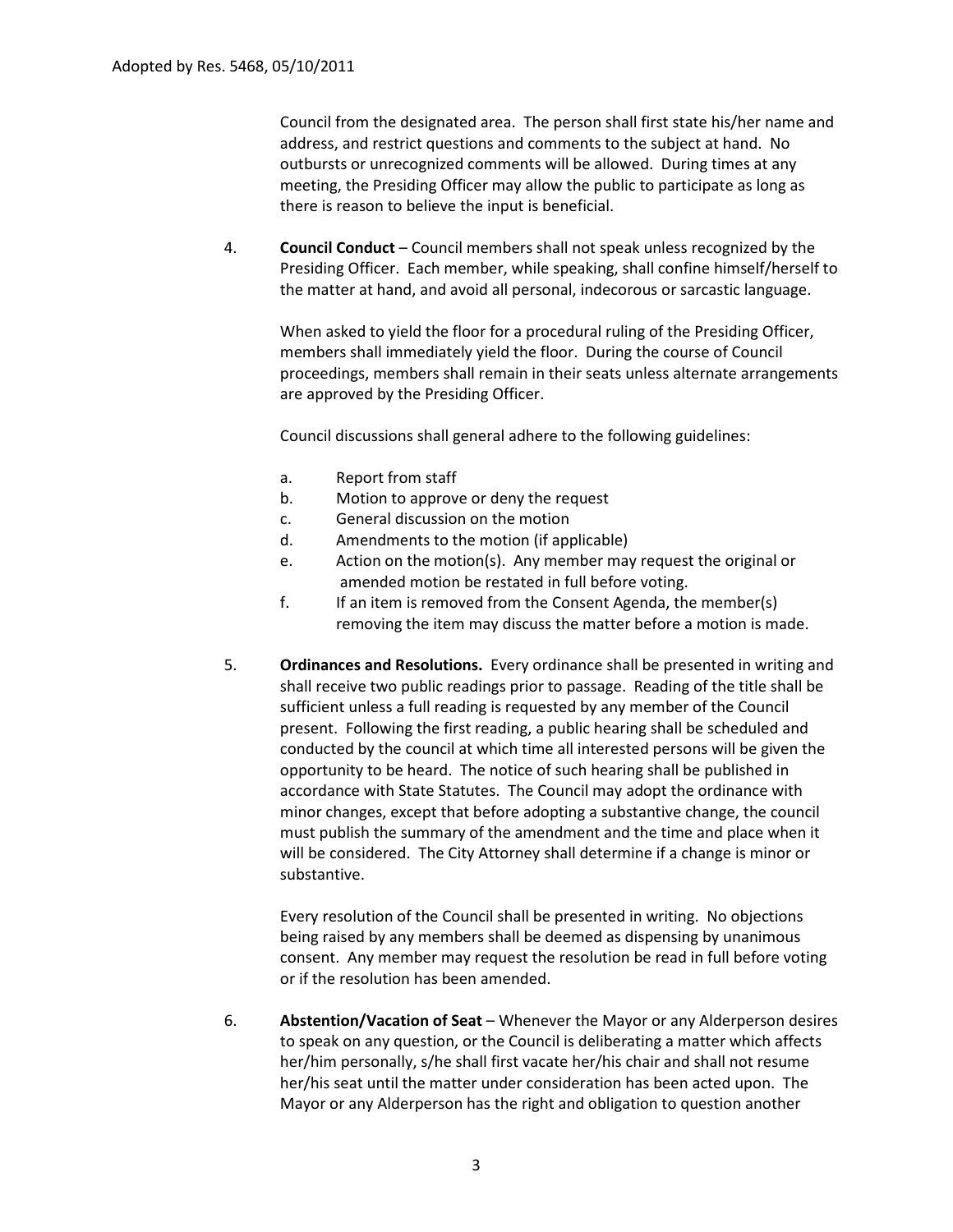member's personal interest in any matter before the Council. Such question should be made to the City Administrator prior to the meeting. The City Administrator shall research the matter and recommend accordingly or turn the matter over to the City Attorney. The City Administrator or Attorney shall report his/her findings to the Council who shall make a determination if the member may participate or shall vacate the seat by majority vote of the members present.

- 7. **Appeal**  Any member may appeal to the Council from a ruling of the Presiding Officer. If the appeal is seconded, the member making the appeal may briefly state his/her reason, and the Presiding Officer may briefly explain his/her ruling. Otherwise, there shall be no debate on the appeal and no other member shall participate in the discussion, except for an interpretation of *Robert's Rules of Order* by the Parliamentarian. The Presiding Officer shall then put the question, "Shall the decision of the Presiding Officer be sustained?" If a majority of the members present vote "yes," the ruling is sustained; otherwise, it is overruled. The Presiding Officer shall not have a vote on the appeal.
- B. **Attendance –** Prior to any regular meeting, the Mayor and/or Alderperson must file a written explanation for his/her anticipated absence with the Administrator and/or City Clerk. If s/he cannot comply with advance notice requirement because of an unavoidable circumstance, the member may file a written explanation with the City Clerk within one week of the absence. The City Clerk shall report to the Council quarterly any absences and shall report total absences on an annual basis. Absences due to a Council member attending a City function shall not be consider an absence.
- C. **Vacancies and Removals** A vacancy shall occur if the incumbent dies, resigns, is removed, ceases to be a resident of his/her district, is convicted and sentenced for a felony, crime punishable for one year or more, or any other offense involving a violation of the incumbent's Official Oath, is declared incompetent, neglects or refuses to take an file the Official Oath or to execute or renew the Official Bond, if required, declines or the term expires (*Wisconsin Statutes Section 9.10 and Article XIII, Section 12, Wisconsin Constitution*) for cause. The "for cause" procedure shall only be initiated upon filing of written charges by a resident taxpayer followed by an investigation and hearing. Removals may be made by an affirmative vote of  $\frac{3}{4}$  of all members. "Cause" shall be defined as inefficiency, neglect of duty, official misconduct, or malfeasance in office (Wisconsin Statutes 17.16). Vacancies will be filled as follows:
	- 1. Mayor declares vacancy
	- 2. City Clerk publishes notice of vacancy and requests applications of interested persons (two weeks).
	- 3. City Clerk performs a background check to determine residency
	- 4. Special meeting to interview candidates
	- 5. Voting If more than two candidates, narrow down to two. Written ballot, top two candidates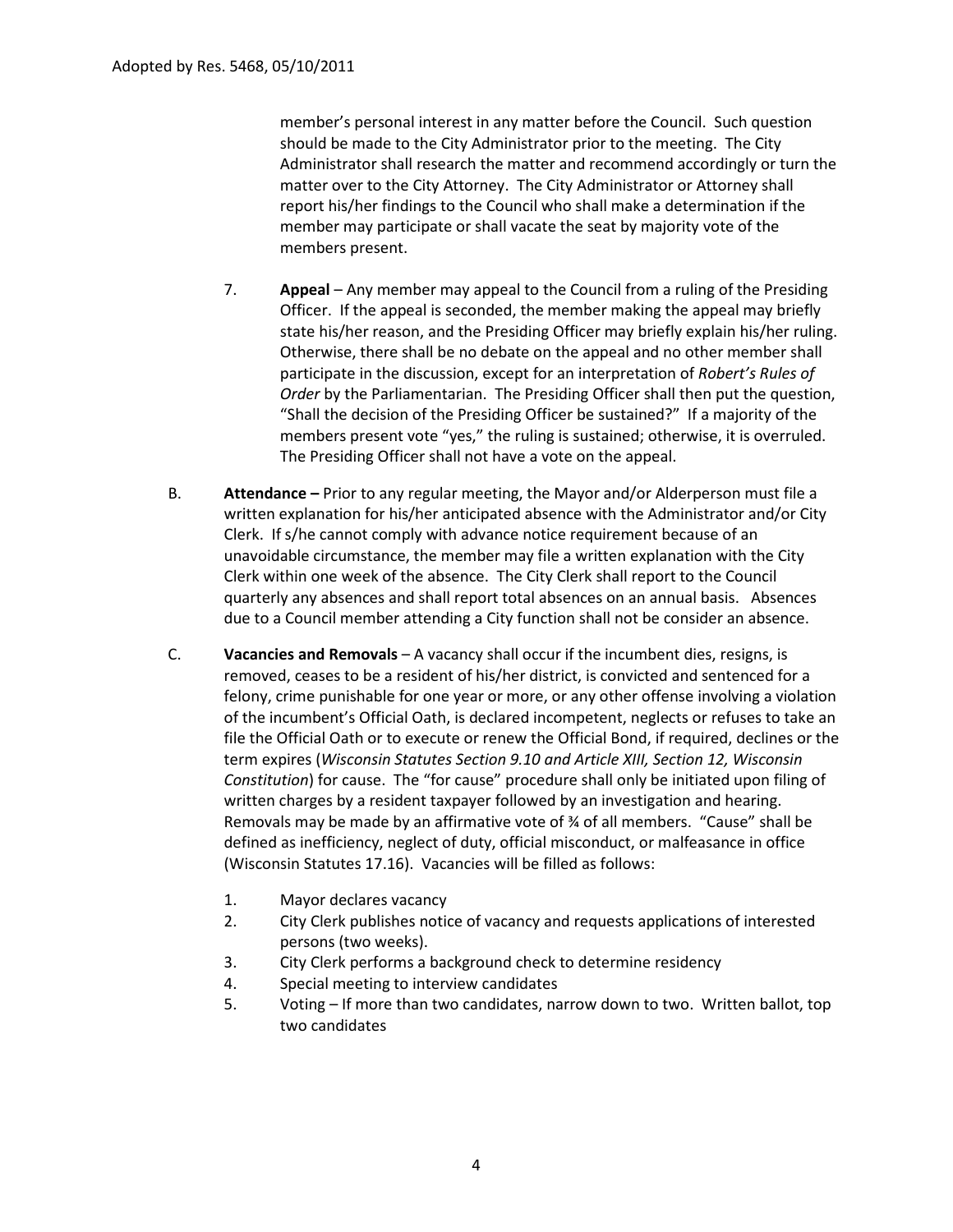#### D. **Agendas**

- 1. The City Administrator shall be in charge of coordinating the preparation and publishing of the agenda which shall be listed in the following order:
	- a. Call Regular Council Meeting to Order
	- b. Roll Call
	- c. Approval of Minutes
	- d. Approval of Bills
	- e. Petitions, Requests and Communications
	- f. Public Hearings
	- g. Consent Agenda
	- h. Ordinances and Resolutions
	- i. Reports of Officers, Boards and Commissions
	- j. Unfinished Business
	- k. New Business
	- l. Announcements
	- m. Adjournment
- 2. **Add-ons** Items not meeting the deadlines may be added to the agenda at the discretion of the Mayor or City Administrator, provided there is a minimum 24 hour advanced notice before the meeting.
- 3. **Agenda Packet** Supporting materials shall be prepared as directed by the City Administrator. Materials shall be distributed to the Council members, staff, City Attorney, media and library. Council member packets will be delivered no later than 6 p.m. on the Thursday preceding the meeting or as soon as practicable.
- 4. The agenda shall be published in the official newspaper on the Thursday preceding the meeting and shall be posted in City Hall no later than 24 hours preceding the meeting.
- 5. **Consent Agenda** The City Administrator shall determine those items to be included on the Consent Agenda. The minutes from various Boards and Commission shall be placed on the Consent Agenda for acceptance, but not for approval. Prior to accepting a motion for the adoption of the Consent Agenda, the Mayor shall ask the Council if they wish to discuss any Consent Agenda items separately. An item shall be taken off the Consent Agenda upon the request of any Council member. Items taken off the Consent Agenda will be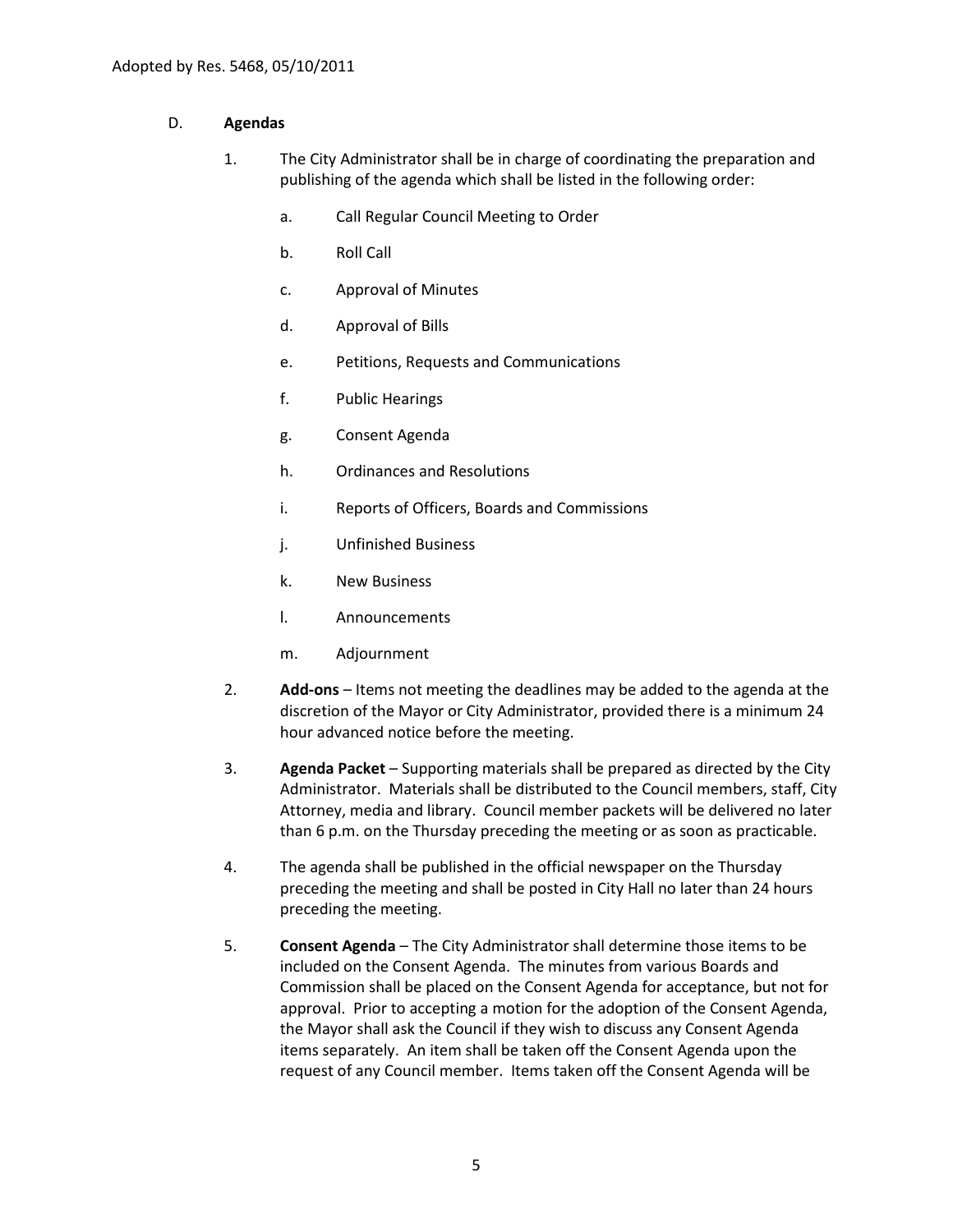acted on after the remaining items on the Consent Agenda have been approved with one motion and one vote.

6. Reports from the City Administrator and Comptroller (when applicable) shall be listed on the agenda. Council members shall be allowed to address the Council during Requests and Communications, but no action may be taken on the topic.

#### E. **Minutes**

- 1. **Responsibility** The minutes of each meeting shall be kept by the City Clerk or designee. Ordinances, resolutions, reports and financial claims need not be recorded in full if they can be accurately identified by the description given in the minutes.
- 2. **Form/Content** The minutes shall be produced and formatted as follows:

#### **CITY COUNCIL PROCEEDINGS**

#### **Common Council of the City of River Falls**

#### **(Date)**

- a. Presiding Officer, time, place of meeting
- b. Members present and absent, time any member arrives or leaves early (The time shall also be recorded in the text of the minutes.)
- c. Staff or speakers present
- d. Summaries of all discussions, communications, decisions, including a copy of each motion exactly as stated, whether or not the motion had a second; and if so, whether or not it was adopted, and a record of the vote.
- e. Public Hearings A summary of the comments of each speaker during a public hearing shall be listed.
- f. Unless a Council member states a comment is for the record, there shall be no expectation that it will be recorded in the minutes.
- g. Time of adjournment.
- 3. Reading and Approval A draft copy of the minutes of the preceding meeting shall be distributed with the agenda packet. The draft minutes shall not be distributed to the general public until approved by the Council. The minutes need not be read aloud to be considered, but the Presiding Officer shall call for any additions or corrections. The Council shall vote upon the minutes with or without corrections.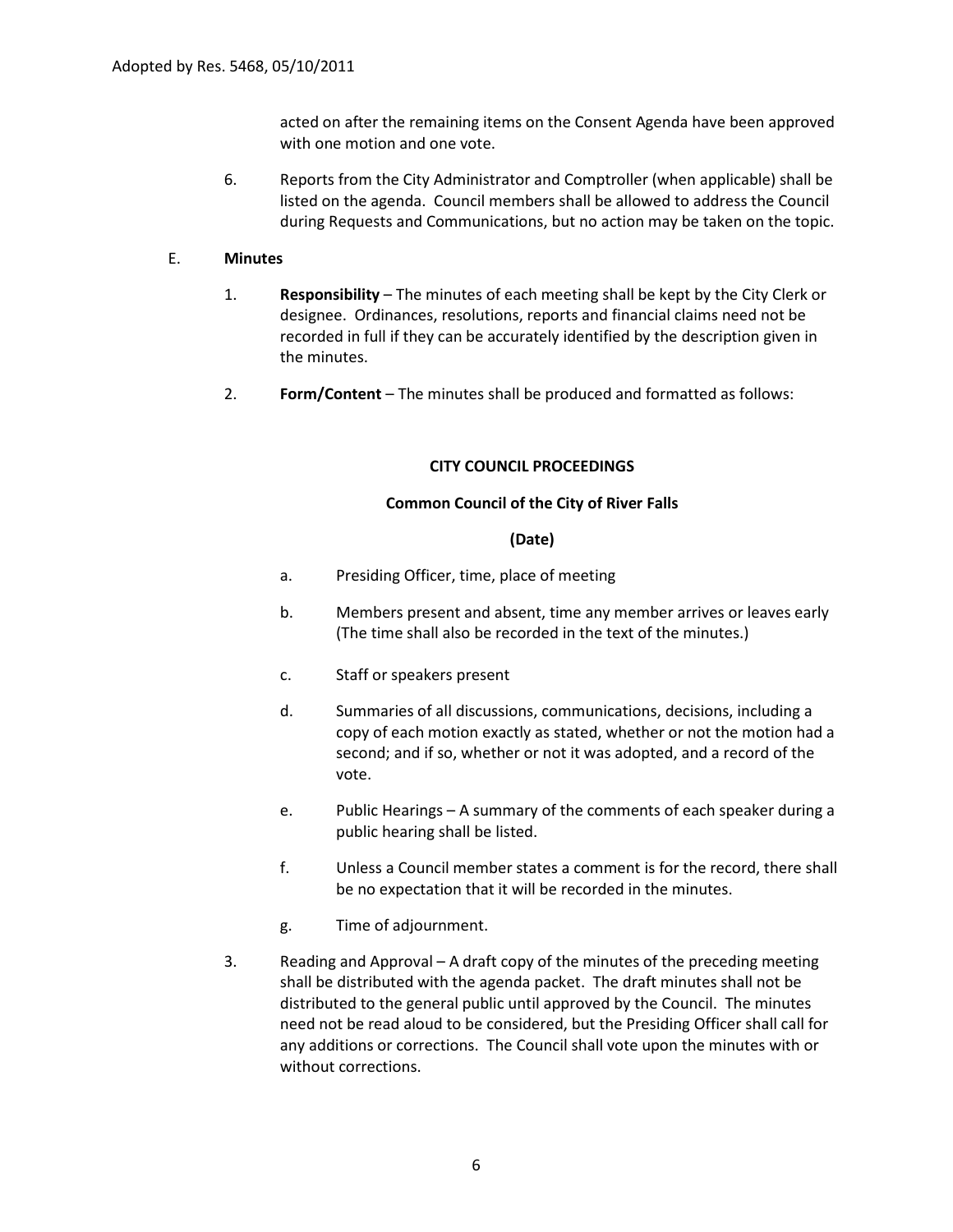4. Publication/Recording – The minutes shall be published in the official newspaper following acceptance and approval. Recorded audio or video proceedings shall be retained for 18 months.

#### F. **Annual Organization Meeting** – Third Tuesday in April

#### **Agenda Format:**

- 1. Qualifying and Swearing in Members
- 2. Call Meeting to Order
- 3. Election of Common Council Officers to: a. President b. Comptroller
- 4. Appointment by Mayor of Parliamentarian
- 5. Election of Council Member to: a. Plan Commission b. Utility Commission
- 6. Appointment by Mayor of Council Members to Boards, Commissions and Committees
- 7. Appointment by Mayor of Council Liaison Representative to Boards, Commissions, and Committees
- 8. Citizen Members to Other Boards, Commissions and Committees
- 9. Appointments of Other City Officials
	- a. City Attorney
	- b. City Health Officer
	- c. City Forester
- 10. Designation of Official City Depositories
- 11. Designation of Official City Signatures
- 12. Review of Bylaws
- 13. Review of Open Meetings Laws City Attorney
- 14. Set Date for Board of Review
- 15. Remarks or comments from Mayor and/or Alderpersons
- G. **Administrator's Review** The City Council shall conduct a review of the City Administrator per the terms of his/her contract.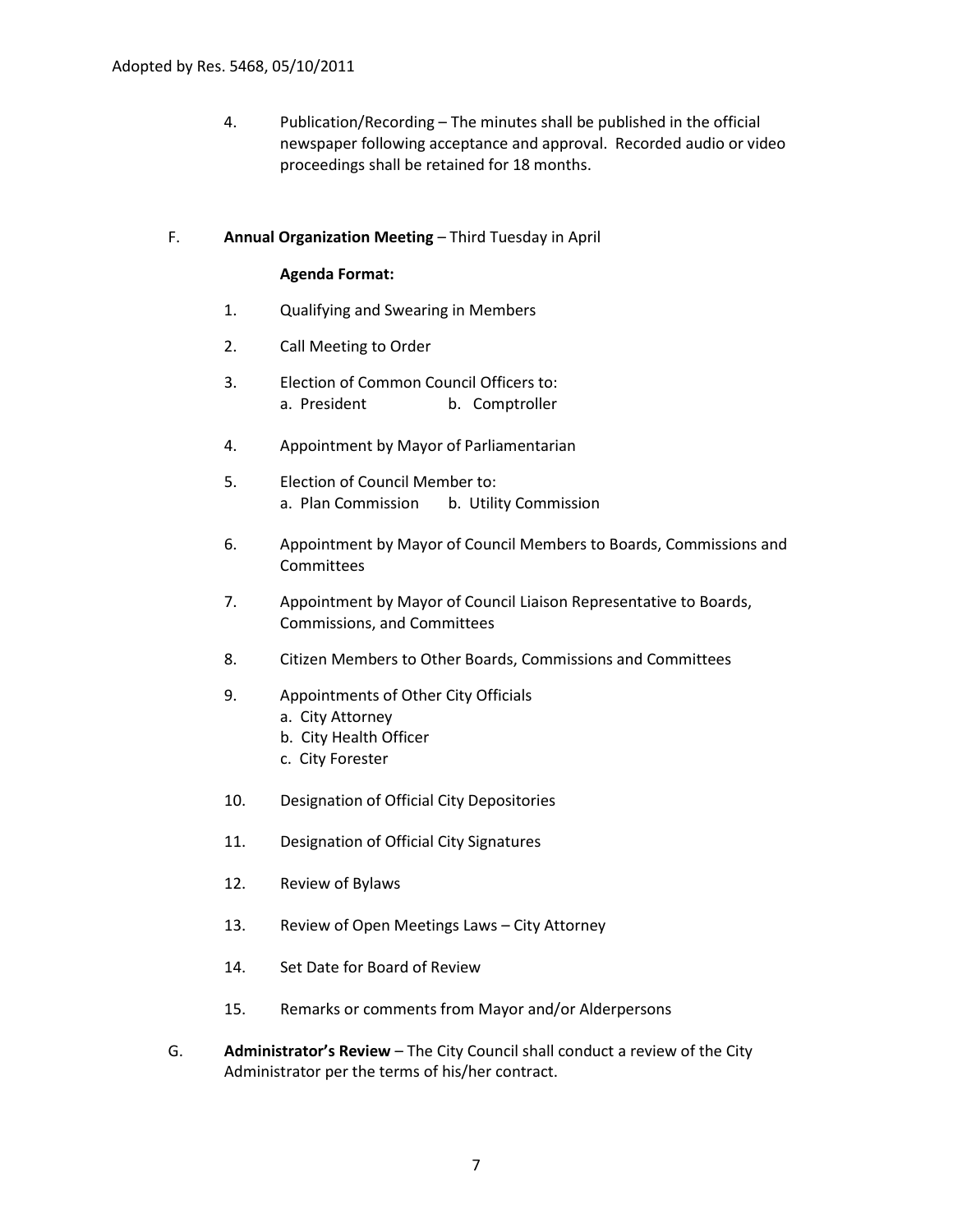# **IV. Boards and Commissions**

#### A. **Policy on Appointments, Attendance and Membership**

- 1. When a vacancy occurs in any City Board or Commission, the City shall notify the public of such a vacancy by a notice on the City website, City cable channel and the City bulletin boards.
- 2. Candidates are encouraged to submit a letter of interest listing their qualifications and experience that they feel will be of value to the City.
- 3. Appointments shall be for a maximum of three consecutive terms unless the City Council makes an exception to this policy.
- 4. An attendance policy shall be in place for all Board and Commission seats. Excessive absenteeism is cause for removal from the Board or Commission (see Ordinance 2.36).
- 5. Except where otherwise prescribed by statute or specific ordinance all candidates for membership on any City Board or Commission shall be a resident of River Falls School District.
- 6. Annually, the City Clerk shall compile a list of member and term expiration dates. Members, whose terms are expiring, shall be contacted to identify to their interest in continuing service to the City. The results of the contact shall be communicated to the City Council no later than 60 days prior to the term expiration.
- B. **Reports** The minutes will be considered reports of the board/commission.
- C. **Joint Meetings** The following joint meetings shall be held:
	- 1. Council/Plan Commission Capital Improvement Plan and Master Plan
	- 2. Utility Commission Capital Improvement Plan and common issues/development

## **V. Council Expenditures and Reimbursements**

- A. **Per Diem** Mayor and Council members shall be entitled to per diem compensation pursuant to motion/resolution of City Council.
- B. **Authorized Expenditures** Expenditures made on behalf of the City for a public purpose. Authorized expenditures shall include, but not be limited to, the following: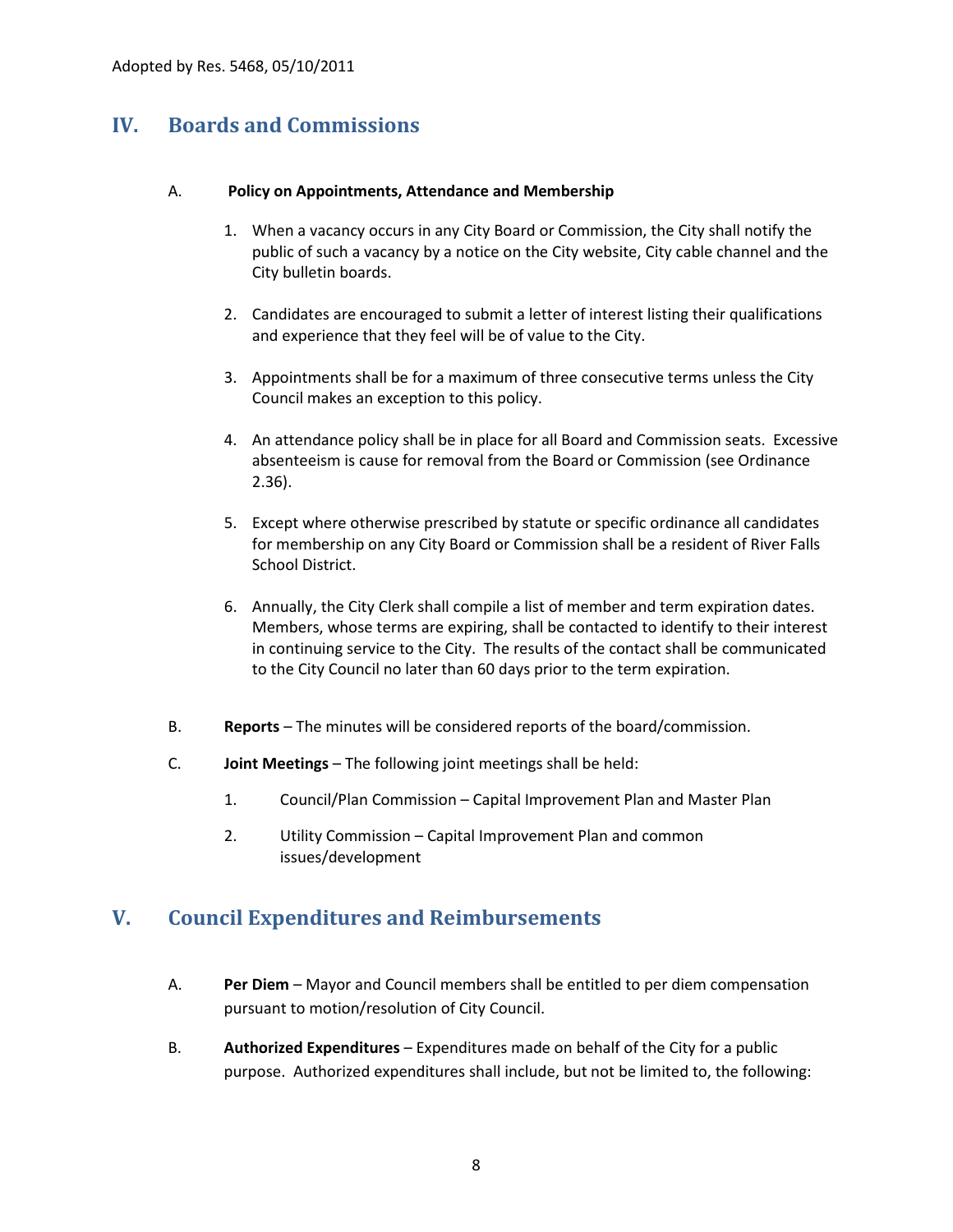travel (except auto mileage within City limits), meals, registration, tuition, course materials, and lodging.

- C. **Official Function** Any function which is for a public purpose. Official functions shall include, but not be limited to, the following: Council meetings outside of the City limits, Wisconsin League of Municipalities functions, training sessions, education courses, official City business, legislative meetings, seminars, and meetings where City representation is requested.
- D. **Reimbursement** Council members may be reimbursed for all authorized expenditures incurred for attending an official function. The following procedure shall be followed:
	- 1. A notification of attending an official function shall be submitted to the Executive Secretary as soon as reasonably possible.
	- 2. The Executive Secretary shall make all necessary arrangements (application, lodging reservations, transportation, etc.)
	- 3. A completed expense reimbursement form shall be submitted to the Executive Secretary.
- E. **Use of City Vehicle** Council members will use a City vehicle when available. Council members will be reimbursed for actual miles to and from the function. If a personal vehicle is used, reimbursement will be the current Internal Revenue Service rate.
- F. **Travel with Spouse** If a Council member is attending a conference which has a program for the spouse, the spouse's registration will be reimbursable. All other expenses of the spouse will be the personal expense of the Council member. Airfare or other commercial means of transportation for the Council member's spouse shall be paid directly by the Council member without use of City funds.

# **VI. Communications**

A. **Citizen Requests -** The City of River Falls has a policy for public access to governmental records of the City. The policy is posted for public view per Wisconsin Statutes 19.34(1). The City Clerk is the records custodian for the City.

Records may be requested Monday through Friday from 8 a.m. to 5 p.m. Records may be requested in person verbally or by presenting a written request. Written requests are also accepted via mail, email or by fax. The City Clerk has ten (10) days to respond in writing to a written request.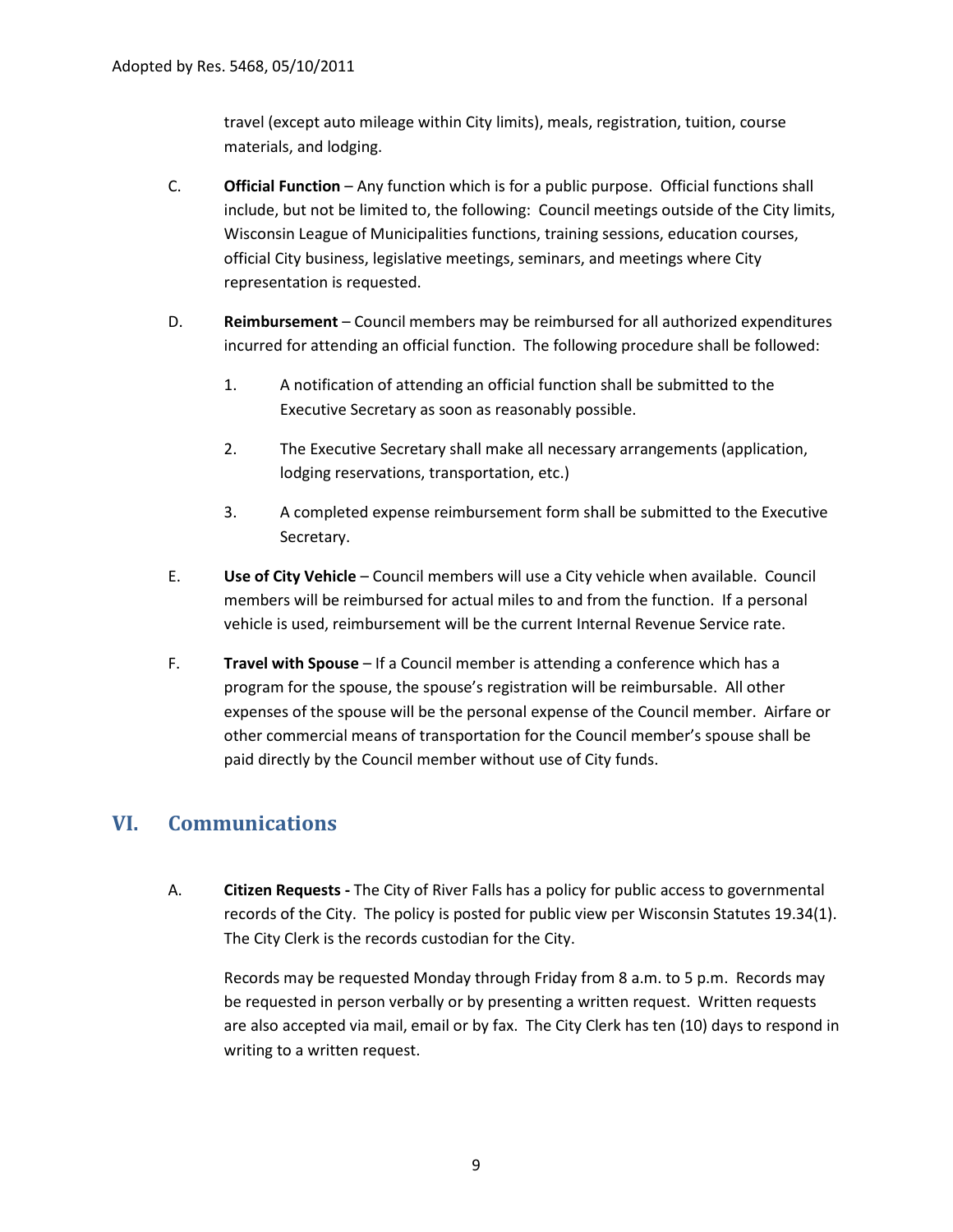Open records requests are limited to records that have been produced for the City. The City is not required to create a document in response to a request for information.

Upon receipt of a request for any record, the City will comply with the request as soon as practicable or notify the requester that there has been a determination to deny the request in whole or in part, and state the reason(s) for the denial. Any request which is denied shall be further governed by Wisconsin Statute 19.35(3).

Any denial is subject to review by a mandamus action under Wisconsin Statute 19.37(1) or upon application to the Attorney General or the district attorney.

Having a request accepted, but having to wait a reasonable time period, depending on the nature of the request, does not constitute a denial.

The City will make copies of records for requests. All records requests are subject to fees set by the City and authorized under Wisconsin Statutes.

#### B. **Public Communications**

**1. General –** Communications or statements made "on behalf of the City/Mayor and Council" shall be discouraged unless referencing a City policy or explicitly stated positions. On occasion, it is important to achieve timely turn around on producing and sending letters involving the Mayor or members of the City Council on such matters as position on State and Federal Legislation and other time sensitive situations. The City Administrator is delegated to make the decision on determining the sensitivity of letters. S/he is to determine the magnitude of the letter which, in turn, will dictate whether or not the Mayor would sign the letter "on behalf of the City Council," or if all members of the Council will sign the desired letter(s). When letters are deemed to be time sensitive, the Mayor will sign policy or position related letters.

Letters which are warranted to respond to citizen inquiries can be signed by the City Administrator or designee when reiterating existing policy. Any proposed policy to be stated would, as a minimum, come over the signature of the Mayor. However, in some cases, given the magnitude, might warrant signatures by all Council Members. Council members will respond to the best of their ability to the stated deadline when the City Administrator asks for a response on a suggested position letter. If no response is given, it is not to be construed that there is consent for the desired position.

2. **Letters to the Editor** – Council members are discouraged from submitting letters to the editor relating to City issues except for stating or clarifying explicit City policy or commending individuals or organizations.